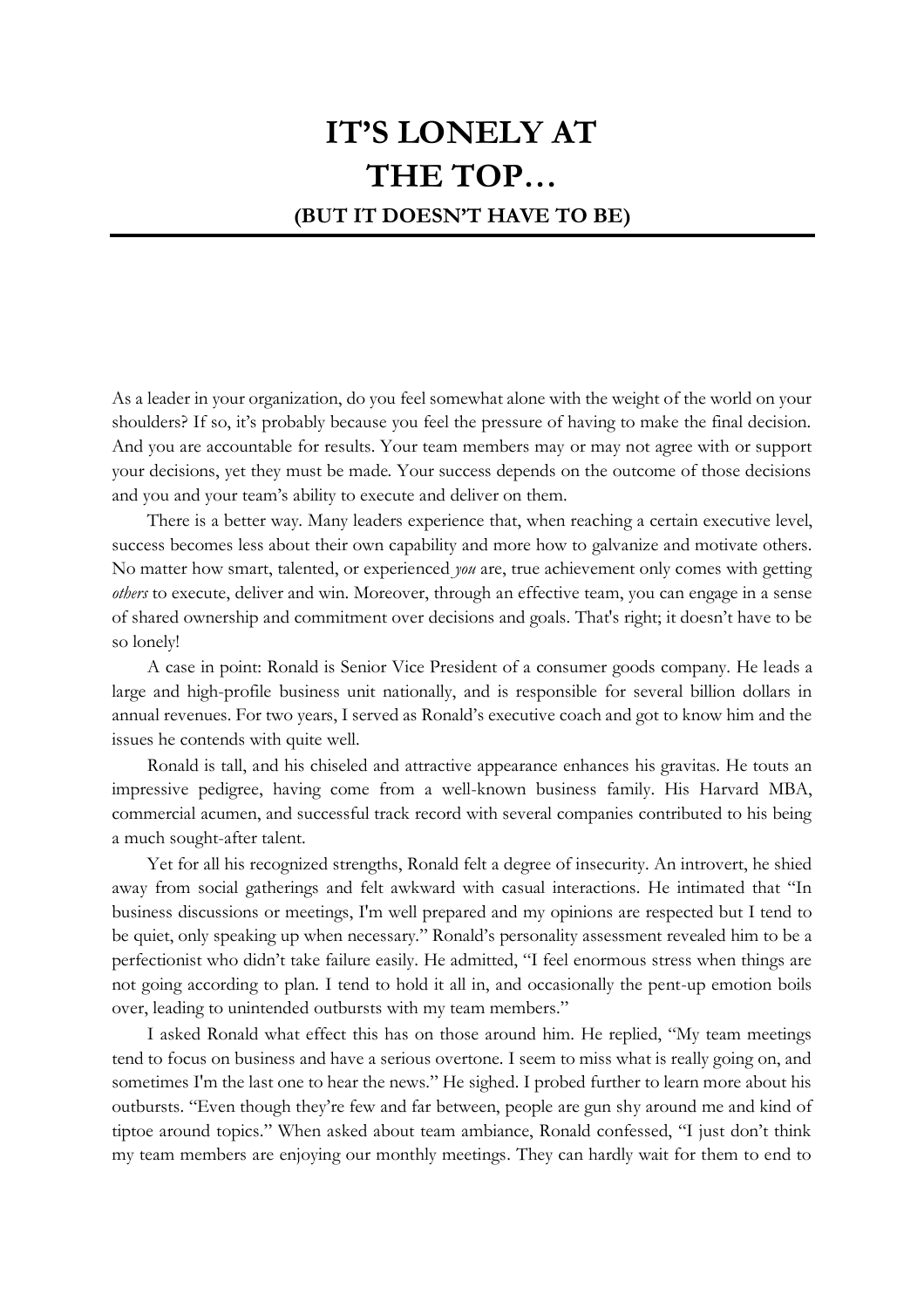have a drink with each other and unwind. I kind of feel those are a waste of time so I don't usually attend. To be honest, I feel quite alone."

What we had in Ronald was a talented, and in some ways brilliant, leader who didn't display the classic charismatic, ballsy leadership common to many 'folk hero' leaders. It was a conundrum. He knew that he should engage the team more yet he felt awkward doing so. He realized that he needed to build stronger, more engaged relationships but didn't enjoy it. And he felt lonely and somewhat isolated. What was he to do?

At this point, I had to shift Ronald's paradigm. As he believed that most decisions were funneled up to him, he felt enormous responsibility. I suggested to Ronald, "What if you shifted your mindset and pushed more decision making to your leadership team? What if you got your team to take ownership over the common business-unit goals and deliverables? What if you tasked your team members to lead key initiatives, and redefined your role as supporting those initiatives?" Ronald sat up in his chair with a puzzled look. "What does that mean, and how can it be done"? I then outlined a leadership-team framework and journey to High Performance. I described how to create a sense of ownership among all members on key initiatives. Ronald grasped how, through strong team bonding and collaboration, much more could be accomplished with superior results.

Ronald was sold. Utilizing our TQ HealthCheck, we measured the current state of team. It was Mediocre at best. So we embarked on a two-year leadership team journey with several offsite sessions and lots of integration back in the office. The team began the transformation process to High Performance. It worked on bonding with deeper relationships and trust. It started collaborating and aligning with its vision. Team members took pride in 'walking their talk,' and the sense of team identity became palpable. The leadership team worked diligently to engage in effective meetings with full participation.

Then an amazing thing happened: Ronald started to relax and smile more with his leadership team. No longer feeling the pressure to lead and decide everything on his own, he could focus on what he did best—strategy and thought leadership. He could then support and encourage his team members to deliver on both individual and team goals. I was astounded to witness Ronald becoming likable and fun. He admitted, "I am still one of the quieter ones, but my team members know I am there to support them and they go the extra mile."

You might be thinking, "That's fine. It's great that Ronald became comfortable in his own boots with a transformed team. But what about results?" Yes, let's talk about results because they are one of the primary reasons you would want to develop a High Performance Team.

Ronald's business unit went on to become the top performer in the country in terms of revenue growth and profitability. Moreover, his team's 'engagement scores' skyrocketed to one of the best in the company. And remember the TQ HealthCheck? Taking it again after two years, the team attained the top tier: High Performance.

Ronald's future is bright. Through his team's transformation, Ronald himself has shifted from feeling distant, awkward and alone, to experiencing belonging, comfort and confidence. And its members are enjoying the success of being a High Performance Team.

\*\*\*\*\*\*\*

Of course, there are many types of leaders and most are not as shy and introverted as Ronald. Alex heads up the medical function nationally for a large pharmaceutical company. She is well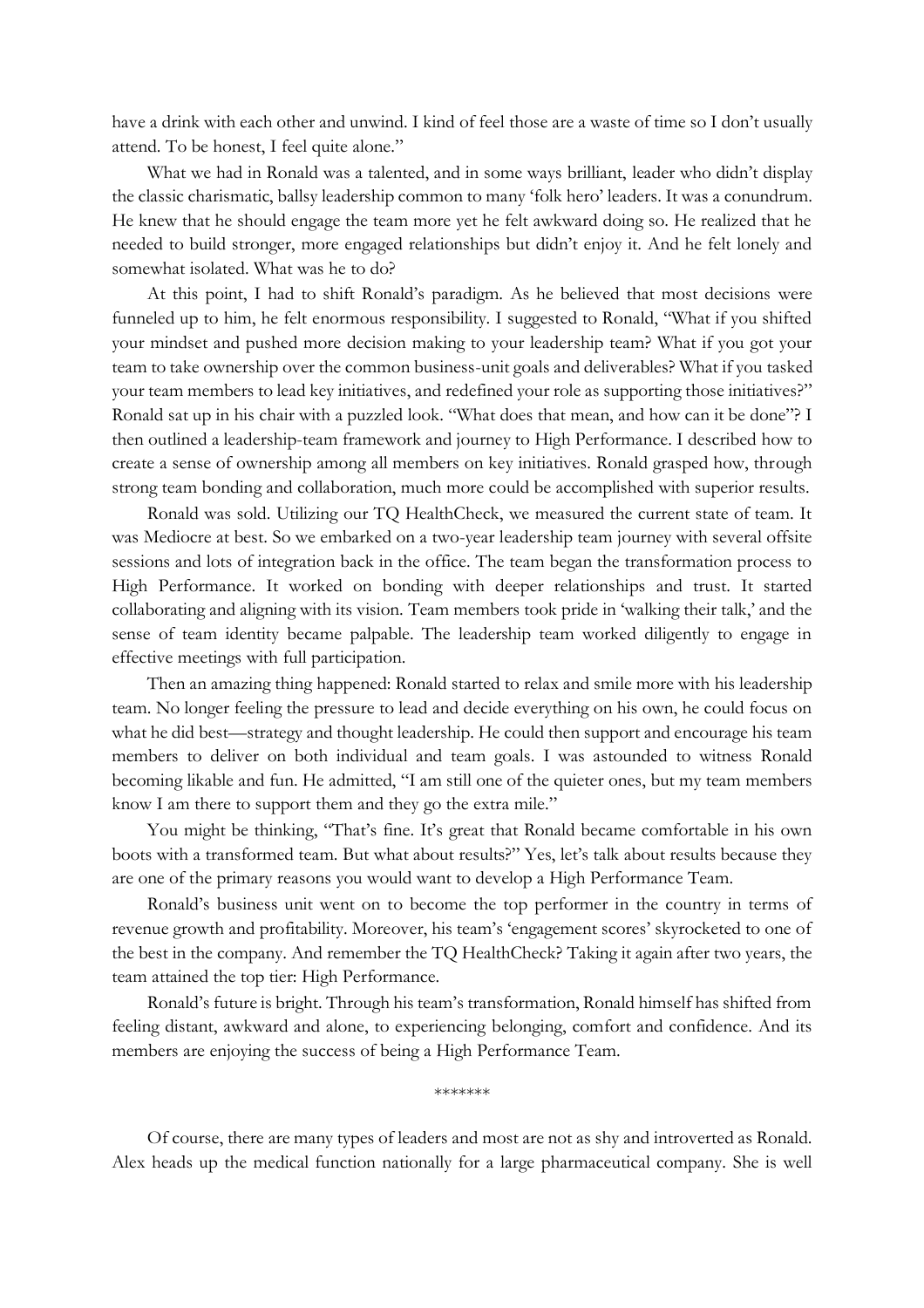respected as one of the best in the business. As an MD, and with a PhD in Medical Science, she is frequently invited as a keynote speaker to medical seminars and workshops. Alex enjoys good relationships with her leadership team members. She works hard to listen and shows care and concern for each of them. She is decisive, and shows up with authority in meetings.

Alex possesses some classic leadership qualities yet not all is rosy. Alex acknowledged, "I tend to dominate in meetings so sometimes people just don't talk. It's hard getting people's real thoughts out in the open. I know that some people suck up to me while others withdraw."

I asked Alex about the leadership-team dynamics. "There are three cliques in the team, and they really don't get along. I push them to cooperate, but alas, to no avail." When queried about how she felt, Alex confessed, "I just feel so much pressure to look after all of the difficult characters on this team. When there are conflicts, it always falls back on me to resolve them. Sometimes I feel like a mother hen trying to corral all her chickens!"

It became clear that Alex was operating in overdrive, trying to control everything. I asked her, "What if you could just let go and empower the team to work out their own differences. Do this by creating a framework and expectation that they collaborate and get along; it's a part of their job as team members." She protested, "But left alone they just disagree and only I can intervene to straighten them out." I retorted, "That's part of the problem. You believe you have to solve all the problems. What the team really needs is a new way to communicate with one another. First, they need to engage in safe, structured feedback with a focus on the team's welfare above their own welfare."

Alex relented. "I know that we need a true sense of 'team.' I know we need to collaborate more and be more transparent. Okay; I'm game."

After taking the TQ HealthCheck, it became clear that Alex's medical team was on the low end of Mediocre. The diagnostics revealed a need to work on trust, feedback, collaboration, bonding, and fun. We engaged in a two-day comprehensive offsite at a lovely mountain resort to allow team members to unwind, relax, and come together in a nurturing environment. Structured feedback and trust building were core aspects of the offsite. We explored and aligned on values and behaviors that everyone was expected to demonstrate back at work. With lots of practice, showing up as a 'real team' back at the office, coupled with another offsite program, Alex's medical team was clearly transforming. One year after starting the journey, they took he TQ HealthCheck again, edging very close to High Performance.

Alex's demeanor as a leader changed markedly. Still as passionate as ever about her work, she now sees herself as more of an enabler as opposed to a controller. When dust ups arise, she lets them play out with the expectation that the team will resolve their problems using the framework they have been given. Having developed her reputation as a skilled leader of teams, Alex just got promoted to a larger role. Yes, building High Performance Teams can do wonders for your career!

\*\*\*\*\*\*\*

Ronald and Alex represent just two of the myriad of leadership styles and their corresponding challenges. No matter what your challenge, your team is your ally. It can make the difference between your being considered "good" vs. "great." Leading a team is exciting because it affords you the luxury to build and manage it in any way that suits your own needs and the needs of the